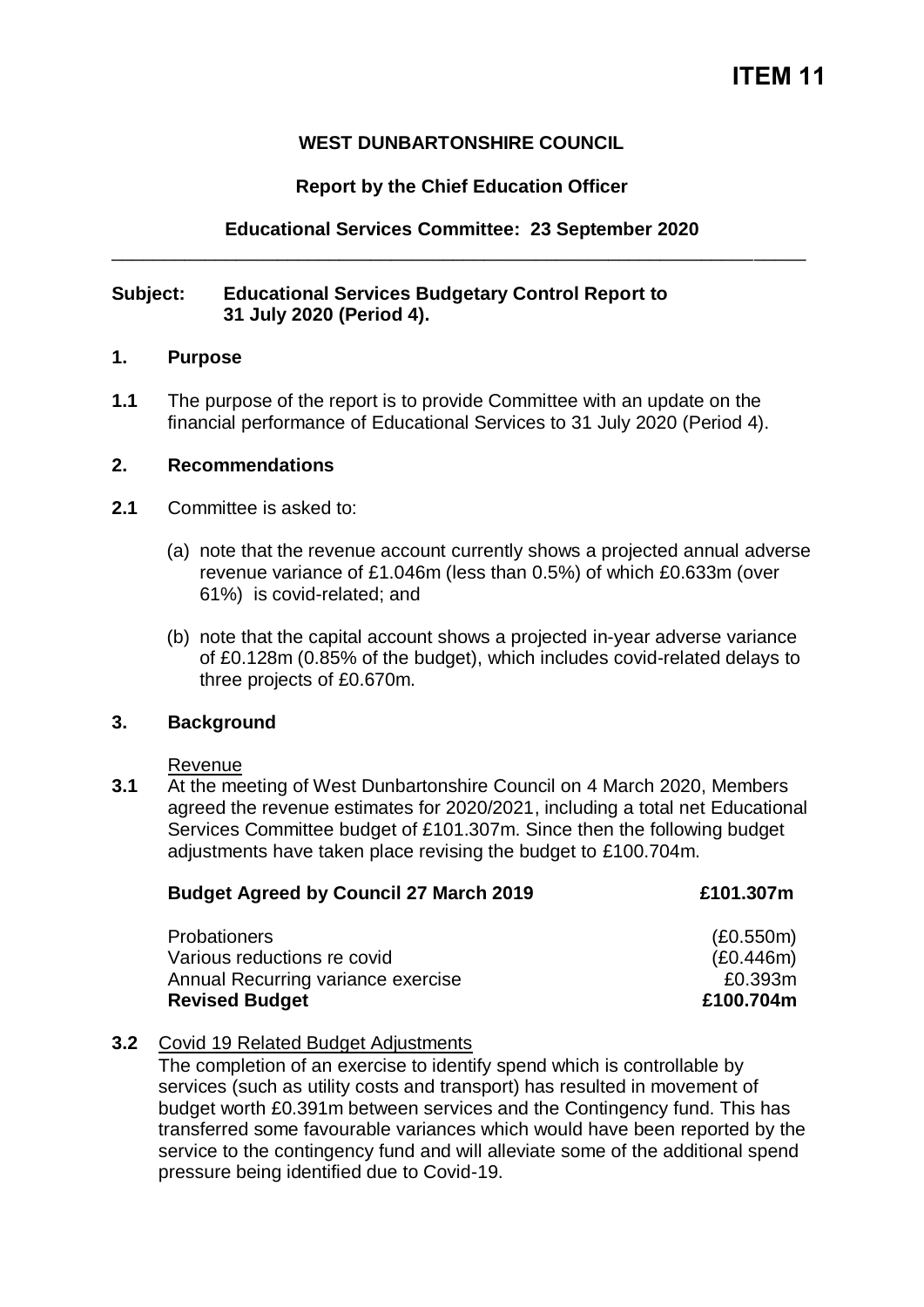# **3.3** Annual Recurring Variances Exercise

Following the completion of the Annual Accounts 2019/20, an exercise was undertaken to identify recurring variances in all service areas. This has resulted in a net addition to the budget of £0.393 from the Contingency Fund (principally to cover additional day and residential placements with some reduction in our budget within PPP unitary charges).

## **Capital**

- **3.2** At the meeting of Council on 4 March 2020, Members also agreed the updated 10 year General Services Capital Plan for 2020/21 to 2029/30. The three years from 2020/21 to 2022/23 have been approved in detail with the remaining seven years from 2023/24 to 2029/30 being indicative at this stage. After adjusting for anticipated slippage from 2019/20 into 2020/21, the budget agreed for 2020/21 was £14.638.
- **3.3** Since then, budget adjustments have taken place (through further 2019/20 capital slippage), revising the 2020/21 annual budget to £15.043, as follows:

|                                                       | £m       |
|-------------------------------------------------------|----------|
| Base Budget 2020/21                                   | £16.120  |
| Anticipated Slippage from 2019/20 - March 2020        | (E1.482) |
| Anticipated budget 2019/20 (Council – March 2020)     | £14.638  |
| Additional slippage from 2019/20 - following year end | £0.405   |
| Revised Base Budget 2020/21 - following year end      | £15.043  |

# **4. Main Issues**

# **Revenue Budget**

- **4.1** The current departmental budgetary position is summarised in Appendix 1, with detailed analysis by service in Appendix 2.
- **4.2** The overall projected full year variance is £1.046m adverse. Information and all individual variances of over £50,000 are detailed in Appendix 3.
- **4.3** Agreed savings and management adjustments for 2020/21 are monitored and of the total being monitored (£0.287m), it is anticipated that all will be achieved (see Appendix 4).

# **Capital**

**4.4** Appendices 6 and 7 highlight two projects as showing in-year overspends. The overall Educational Services programme summary report at Appendix 5 shows that the expected overspend on the project life is anticipated to be £128k over the original budget for the two projects. Appendix 8 highlights all projects at green status, of which none have an in-year adverse variance of over £50k.The only significant variance is with Early Years Learning &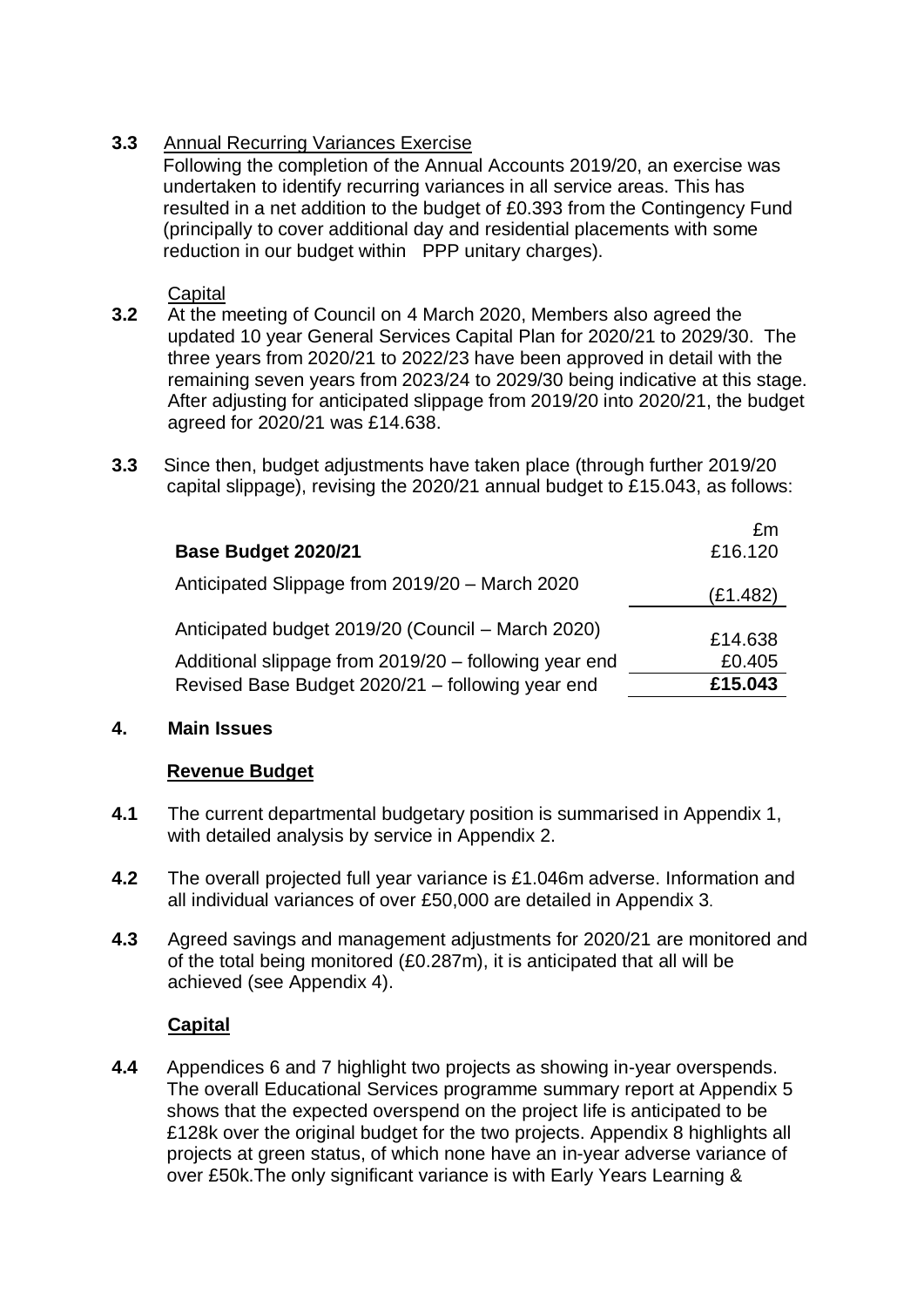Childcare which has been severely impacted by covid19 restrictions on construction works.

## **5. People Implications**

**5.1** There are no direct people implications.

## **6. Financial and Procurement Implications**

**6.1** Other than the financial position noted above and within the appendices, there are no financial or procurement implications of the budgetary control report.

## **7. Risk Analysis**

**7.1** The main financial risks to the ongoing financial position relate to unforeseen costs and/or reduced income streams being identified between now and the end of the financial year. This is particularly sensitive to the ongoing impact of covid19. Finance staff are in regular discussion with budget holders to ensure potential issues are identified as early as possible in order to mitigate this risk.

## **8. Equalities Impact Assessment (EIA)**

**8.1** The report is for noting and therefore, no Equalities Impact Assessment was completed for this report.

## **9. Consultation**

**9.1** The views of both Finance and Legal services have been requested on this report and they have advised there are neither any issues nor concerns with the proposal. As the report is for noting no further consultation is envisaged.

### **10. Strategic Assessment**

**10.1** Proper budgetary control and sound financial practice are cornerstones of good governance and support Council and officers to pursue the 5 strategic priorities of the Council's Strategic Plan. This report forms part of the financial governance of the Council.

**Laura Mason Strategic Leader – Education, Learning and Attainment** 

**Date: 7 September 2020**